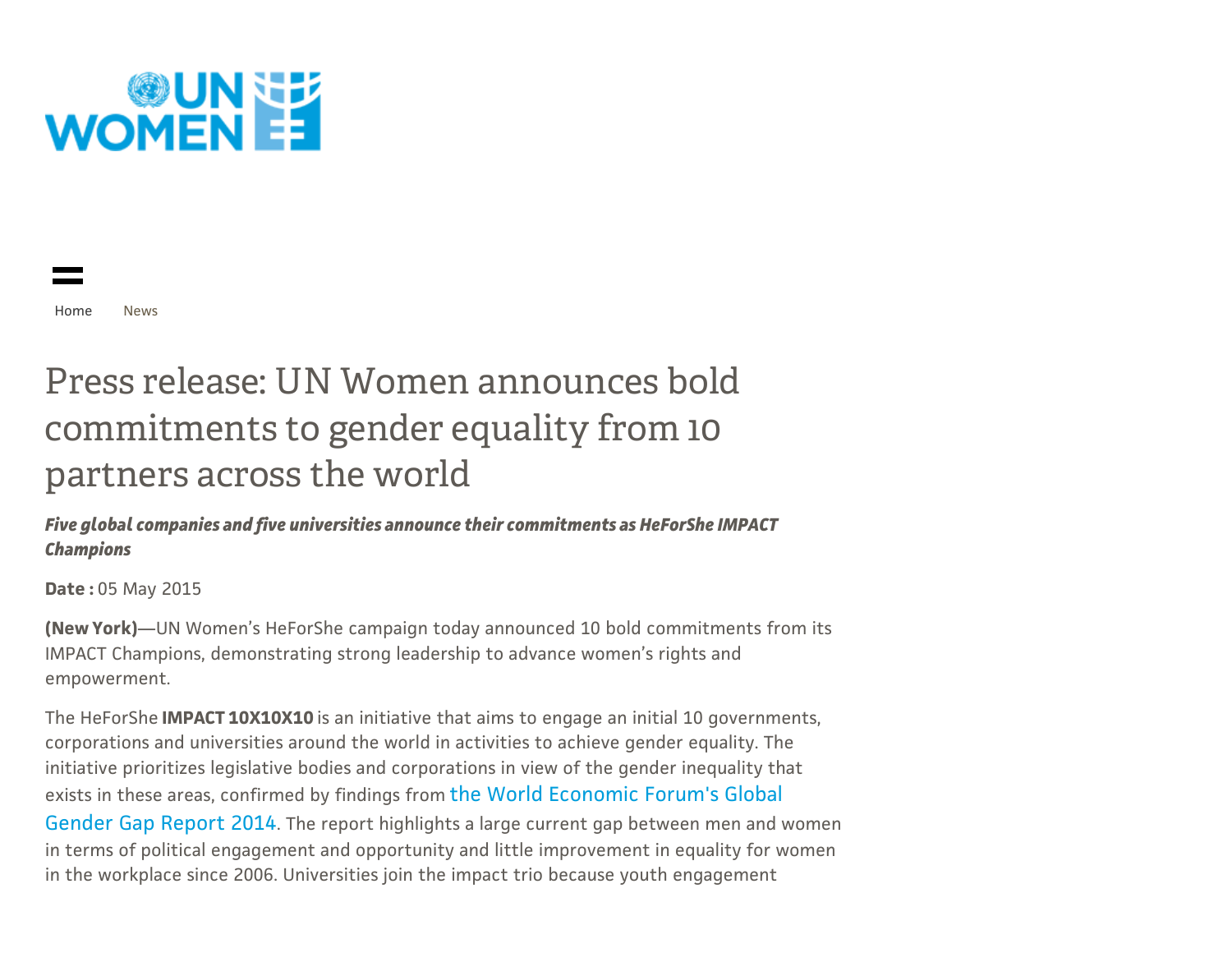represents one of the greatest [opportunitie](http://www.unwomen.org/en/csw)s for accelerating progress toward the achievement of gender equality, and for ending violence against women.

Earlier this year at the World Economic Forum in Davos, Switzerland, UN Women unveiled the pilot IMPACT [10x10x10](http://www.unwomen.org/en/news/stories/2015/01/emma-watson-launches-10-by-10-by-10) initiative with six inaugural partners — Prime Minister Mark Rutte of the Netherlands; President Ernest Bai Koroma of Sierra Leone; Prime Minister Stefan Löfvén of Sweden; Paul Polman, CEO of Unilever; Rick Goings, Chairman and Chief Executive Officer of Tupperware Brands Corporation; and Dennis Nally, Chairman, PricewaterhouseCoopers International Ltd.

"If we are to achieve gender equality in our lifetime, we need creative approaches that target the biggest barriers. IMPACT 10x10x10 brings together the strength of partners across sectors to crack some of those barriers from within," stated Phumzile Mlambo-Ngcuka, UN Women Executive Director and United Nations Under-Secretary-General. "Our pilot IMPACT Champions have taken ownership of these issues. Their leadership and ideas will pave the way for others to join in."

Since January, leaders from around the world have made personal and institutional commitments to the advancement and achievement of gender equality.

The CEOs and Chair announcing their commitments today represent five industries and almost 800,000 employees in over 190 countries around the world. They include: Sébastien Bazin, Chair & CEO, Accor; Rick Goings, Chair & CEO, Tupperware Brands; Mustafa Koç, Chair, Koç Holding; Dennis Nally, Chair, PricewaterhouseCoopers International Ltd; Paul Polman, CEO, Unilever. This group provides the foundation for further expansion of the initiative to a broader range of companies, which can draw on the initial ideas to shape their own activities.

As part of the effort, each company has signed the Women's [Empowerment](http://weprinciples.org/) Principles, committing to implement Principle #7—Measure and publicly report on progress to achieve gender equality. In addition, each company has outlined commitments to address the core challenges and barriers in their industry, so as to accelerate progress towards equality. Corporate champions have also made commitments within their companies to boost efforts towards closing the pay gap, reaching parity in management, and mandating gender sensitivity training. Some commitments even go beyond direct staff, including: expanding opportunities for women across the extended supply chain, reaching parity in factory operations, and empowering men as change agents in local communities.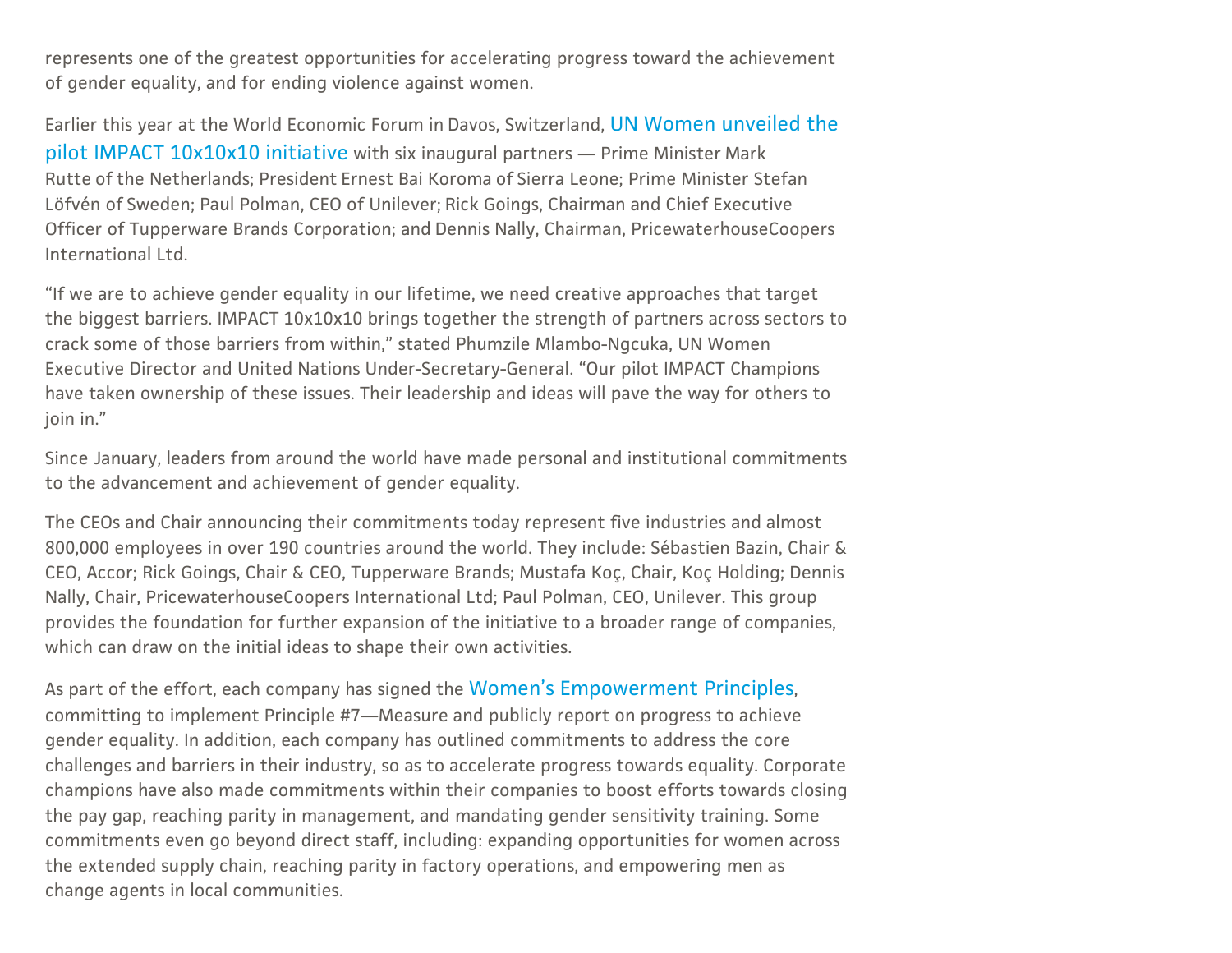Today, UN Women's HeForShe initiative also announced five university Champions, representing over 150,000 students on four continents, including: Vice-Chancellor Paul Boyle of the University of Leicester; Vice-Chancellor and Principal Adam Habib of the University of the Witwatersrand; President and Vice-Chancellor Feridun Hamdullahpur of the University of Waterloo; President and Vice-Chancellor Peter Mathieson of the University of Hong Kong; President Seiichi Matsuo of Nagoya University.

The Champion universities have made concrete commitments including: advancing women in academia, addressing campus violence, building gender-sensitive campuses, and tackling pervasive biases towards women and men. Their specific commitments can be found at <http://www.heforshe.org/impact>

The companies and universities engaged in 10x10x10 were selected based on their reputation for strong ethical practices, their demonstrated excellence in public service, their global reach and relevance, and their willingness to use their influence to drive and inspire change.

Since the September 2015 launch of HeForShe by actor Emma [Watson](http://www.unwomen.org/en/partnerships/goodwill-ambassadors/emma-watson) in her capacity as UN Women Global Goodwill Ambassador, men and boys around the world have committed to take action for gender equality. Nearly 300,000 men and boys have made their commitment to gender equality through the "HeForShe Commitments API" (a geo-located website app allowing men to register and visualize the real-time number of men activated on the map globally). In addition, HeForShe has reached over 2 billion people on social media.

### Quotes from Champions of the IMPACT 10X10X10 initiative:

## Corporate Champions: (Alphabetized according to company name)

Sébastien Bazin, Chair and CEO, Accor: "As a father of two brilliant daughters, I am strongly convinced that women should be free to realize their career prospects and given the same opportunities as their male peers. I believe our society will immensely benefit from diversity in the workplace. It is up to all of us, men and women, to stand for gender equality. As the CEO of Accor, I have the capacity and the duty to push further for real change."

Mustafa Koç, Chair, Koç Holding: "We are, at Koç Holding, proud to announce our commitment as an IMPACT 10x10x10 champion. We are launching programmes within and beyond Koç Holding, and are committed to using our influence beyond Koç as well. We invite our employees and men across Turkey to join us, taking action for gender equality."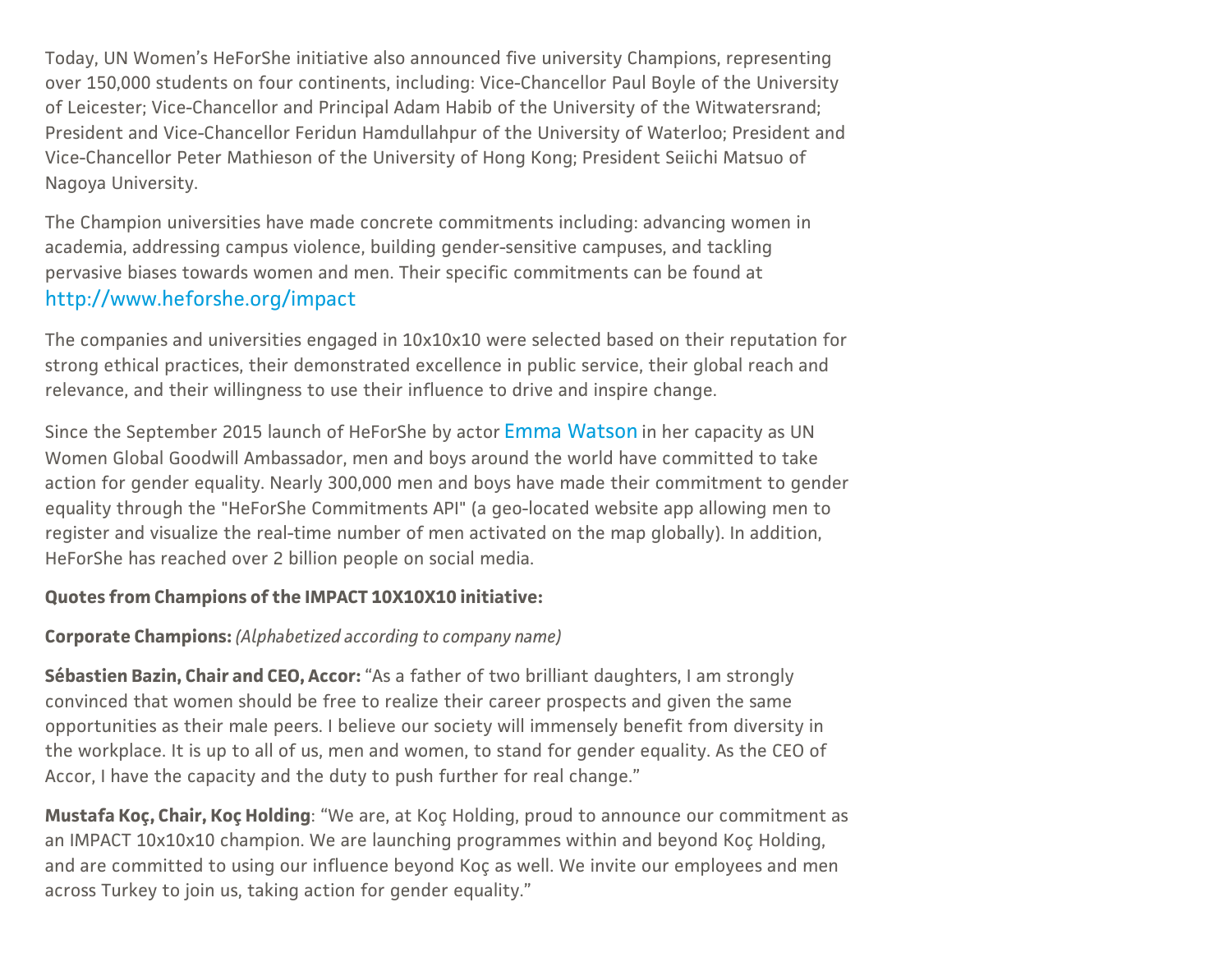Dennis Nally, Chair, PricewaterhouseCoopers International Ltd: "Part of my personal leadership vision is to move the needle on gender equality. HeForShe at PwC will empower men to get involved in gender equality issues through education and practical action. By engaging our people, clients and communities in HeForShe, and collaborating with the 10x10x10 Heads of State, universities, and leading corporations, PwC will harness the immense power of our network to promote inclusion and foster greater equality."

Rick Goings, Chair and CEO, Tupperware Brands: "Some things just cannot wait. Men must stand up now for women's equality and make the necessary changes to ensure that all women experience growth and prosperity. Why am I a HeForShe Champion? Not just because I can't wait ... But because I will not wait! We are implementing an engagement strategy to instigate support from our nearly 3 million strong global salesforce and the men in the extended Tupperware Brands family including our board of directors to sign on to the HeForShe movement. We are also scaling our women's social entrepreneurship programme, Global Links, and partnering with Georgetown University on cutting-edge research on women's economic empowerment and have committed 500K to UN Women's gender fund."

Paul Polman, CEO, Unilever: "I am delighted to be a HeForShe IMPACT Champion. I am personally passionate about this campaign, which is in line with Unilever's ambition to empower 5 million women by 2020. As part of our commitment to HeForShe IMPACT, we are promoting women's rights, embedding the Women's Empowerment Principles and creating concrete initiatives with UN Women on gender equality, skills-building and job opportunities. I will continue to use my voice across the business to encourage our male employees, as well as sons, husbands, brothers and fathers to pledge their support and take action. Together we can accelerate progress towards achieving gender equality."

### University Champions: (Alphabetized according to university name)

Peter Mathieson, President and Vice-Chancellor, the University of Hong Kong (Hong Kong): "I have been shocked by the male predominance in higher education, and even more concerned by the passive acceptance by many parties. I welcome the challenge of addressing this issue during my Presidency. I see participation in the 10x10x10 Campaign as an integral element of my efforts to promote equal opportunities in Hong Kong's university sector, and hopefully in wider society."

Paul Boyle, President and Vice-Chancellor, Leicester University (UK): "Men and women have a joint responsibility to achieve gender equality for societies around the world. We should aim to